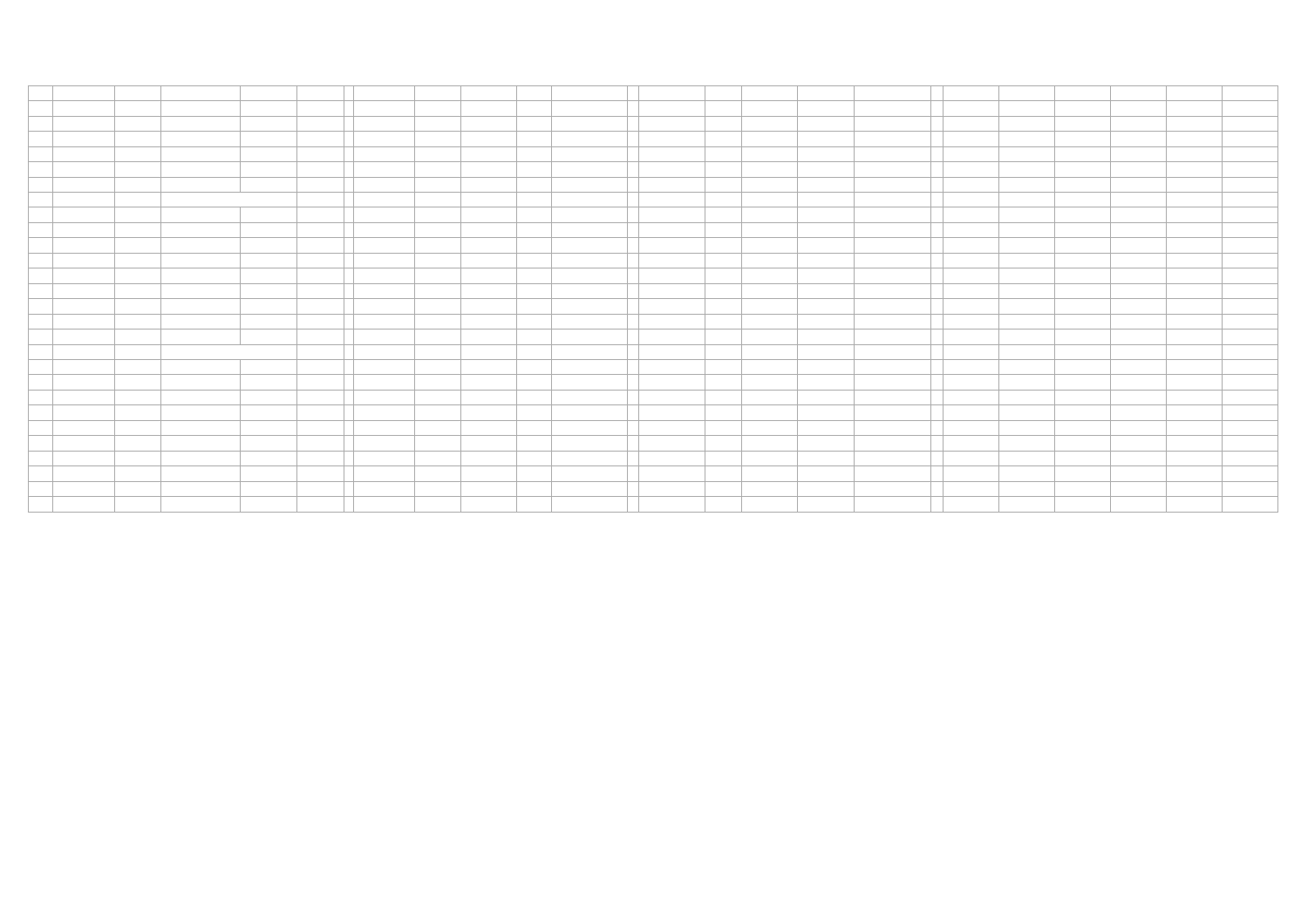| <b>Compatibility Report for Belper Meadows Fixture</b><br>form $2014.x$ ls<br>Run on 10/01/2014 18:03<br>The following features in this workbook are not<br>supported by earlier versions of Excel. These<br>features may be lost or degraded when opening this<br>workbook in an earlier version of Excel or if you save |                    |                  |
|---------------------------------------------------------------------------------------------------------------------------------------------------------------------------------------------------------------------------------------------------------------------------------------------------------------------------|--------------------|------------------|
| this workbook in an earlier file format.                                                                                                                                                                                                                                                                                  |                    |                  |
| <b>Minor loss of fidelity</b>                                                                                                                                                                                                                                                                                             | # of<br>occurrence | <b>Version</b>   |
|                                                                                                                                                                                                                                                                                                                           | s                  |                  |
| Some cells or styles in this workbook contain<br>formatting that is not supported by the selected file<br>format. These formats will be converted to the<br>closest format available.                                                                                                                                     | 22                 | Excel<br>97-2003 |